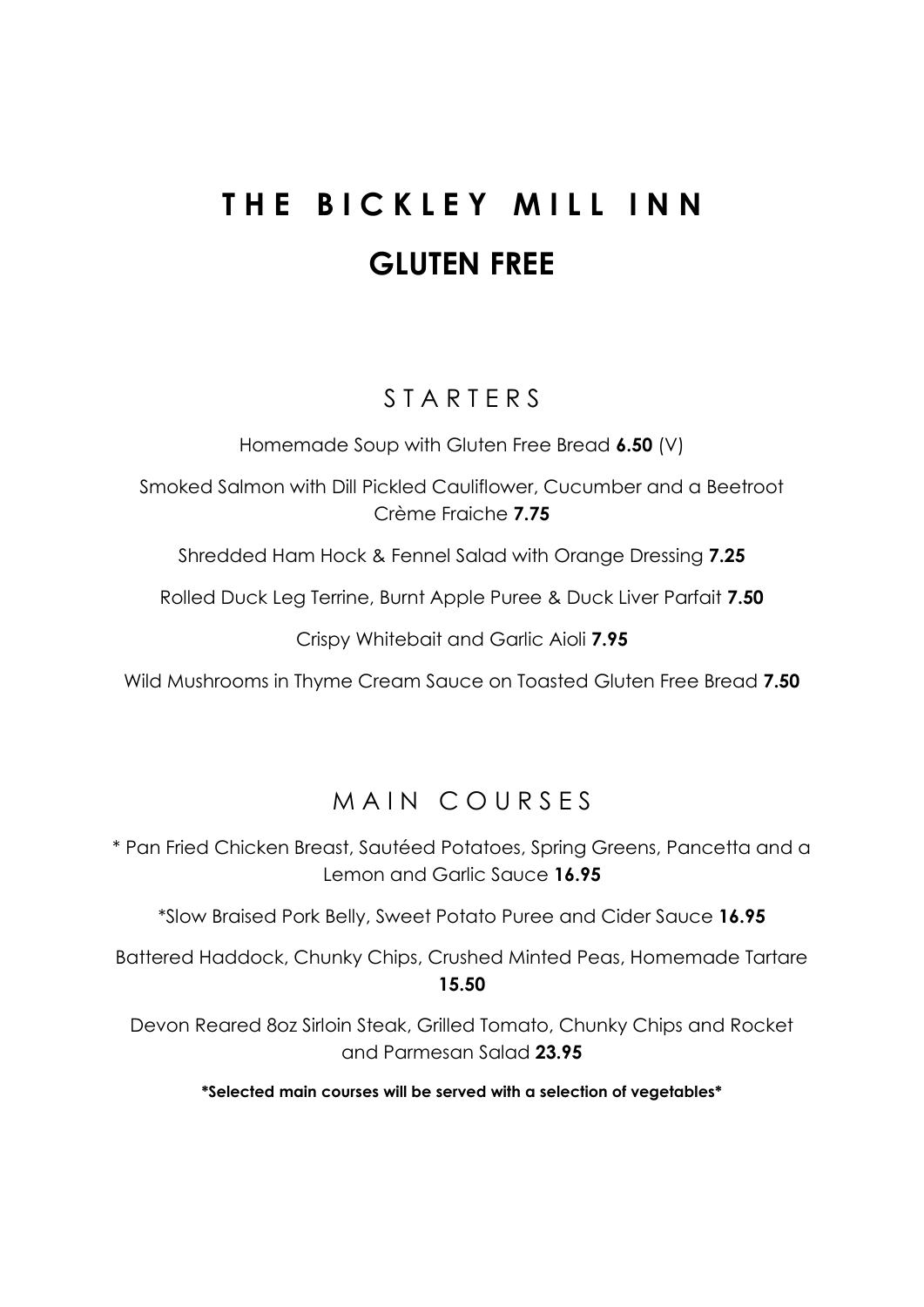#### SIDE ORDERS

Mixed Vegetable Bowl **3.50**

Chunky Chips **4.00**

Peppercorn Sauce **3.00**

Skinny Fries **4.00**

Gluten Free Bread Basket **2.50**

## D E S S E R T S

Iris Coffee Panna Cotta with Crushed Gluten Free Shortbread **7.25**

Coconut Rice Pudding with Spiced Pear (VG) **6.95**

West Country Cheeses, Cheddar, Blue and Brie, Homemade Chutney, Grapes and Gluten Free Biscuits (V) **10.50**

DUNSTABLE FARM ICE CREAM (V) 2 Scoops **4.50** 3 Scoops **5.75**

Vanilla ~ Raspberry Sorbet

## HOT DRINKS

All Coffee is Available as Decaffeinated

Espresso **2.30**

Americano **3.10**

Cappuccino **3.30**

Café Latte **3.30**

Mocha **3.70**

Hot Chocolate/Luxury (Cream & Marshmallows) **3.60/3.95**

Liquor Coffee (Brandy, Tia Maria, Irish Whisky, Cointreau) **7.00**